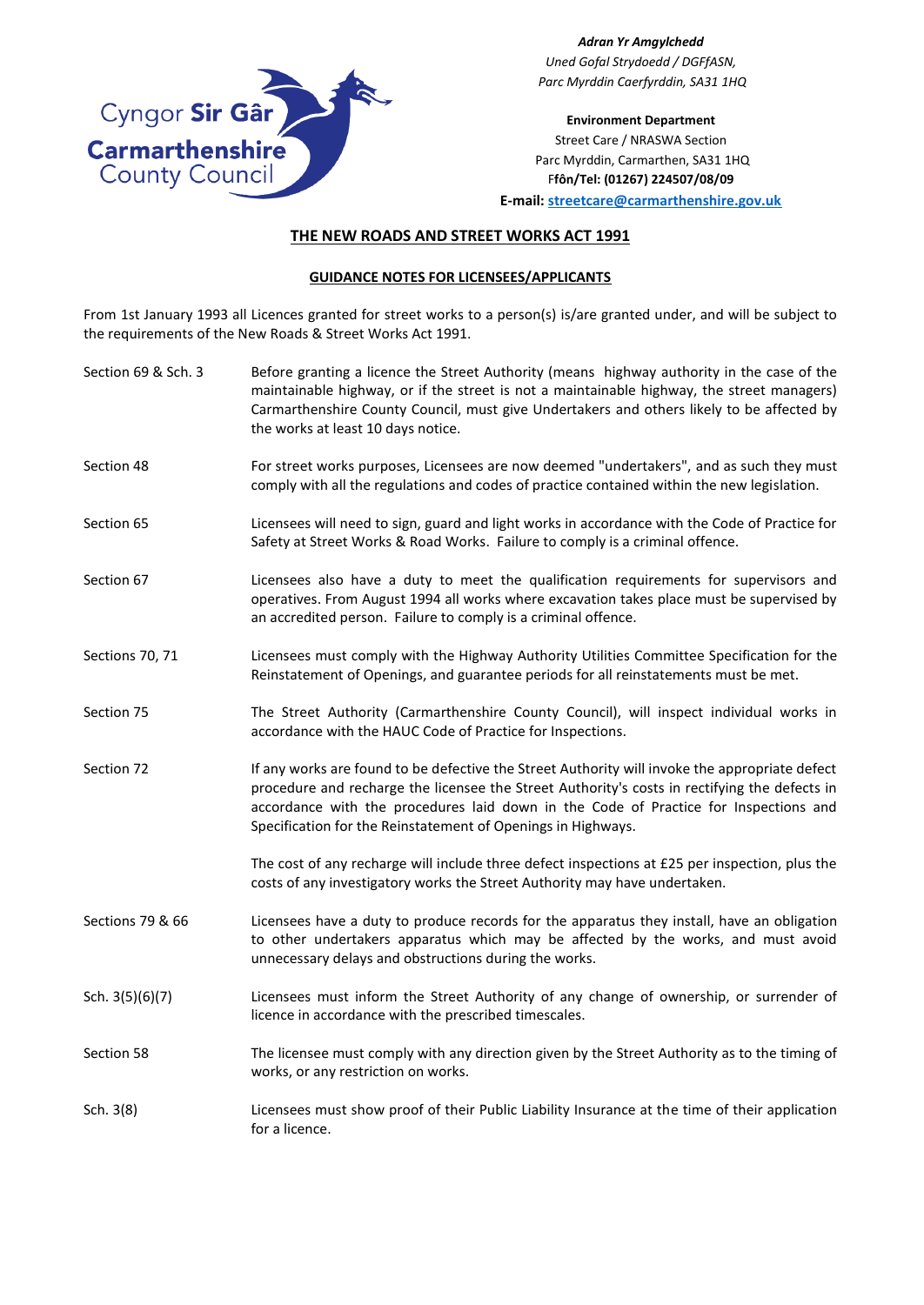

*Adran Yr Amgylchedd Uned Gofal Strydoedd / DGFfASN, Parc Myrddin Caerfyrddin, SA31 1HQ*

**Environment Department** Street Care / NRASWA Section Parc Myrddin, Carmarthen, SA31 1HQ F**fôn/Tel: (01267) 224507/08/09**

**E-mail: [streetcare@carmarthenshire.gov.uk](file://///ntcarmcc/home/Home04/MJJones/Mel/streetcare@carmarthenshire.gov.uk)**

# **NEW ROADS AND STREET WORKS ACT 1991**

### **TERMS AND DEFINITIONS**

# **Section 48** of the Act states that:

A 'Street' means the whole or any part of any of the following, irrespective of whether it is a thoroughfare:

- a) any highway, road, lane, footway, alley or passage,
- b) any square or court, and
- c) any land laid out as a way whether it is for the time being formed as a way or not.

Where a street passes over a bridge or through a tunnel, references in this part to the street include that bridge or tunnel.

A street which is not a maintainable highway subject to certain exceptions.

**"Street Works"** means works of any of the following kinds executed in a street in pursuant of a statutory right or a Street Works Licence:

- a) placing apparatus, or
- b) inspecting, maintaining, adjusting, repairing altering or renewing apparatus, changing the position of apparatus or removing it, or
- c) works required for or incidental to any works including, in particular, breaking up or opening a street, or any sewer, drain or tunnel under it, or tunnelling or boring under the street.

**"Undertaker"** in relation to street works means the person by whom the relevant statutory right is exercisable by him, or the licensee under the relevant Street Works Licence, as the case may be.

# **Section 50 of the Act states that:**

The Street Authority may grant a licence (a "Street Works Licence") permitting a person:

- a) to place, or to retain apparatus in the street, and
- b) thereafter to inspect, maintain, adjust, repair, alter or renew the apparatus, change its position or remove it, and to execute for those purposes any works required for or incidental to such works (including, in particular, breaking up or opening the street, or any sewer, drain or tunnel under it, or tunnelling or boring under the street).

A Street Works Licence does not dispense the licensee from obtaining any other consent, licence or permission which may be required.

**Schedule 3** of the Act sets out the provisions, attachment of conditions and other matters in relation to the grant of a licence.

#### **Section 105 of the Act states that:**

"apparatus" includes any structure for the lodging therein of apparatus or for gaining access to apparatus.

"in" in the context referring to works, apparatus or other property in a street or other place includes a reference to works, apparatus or other property under, across, along or upon it.